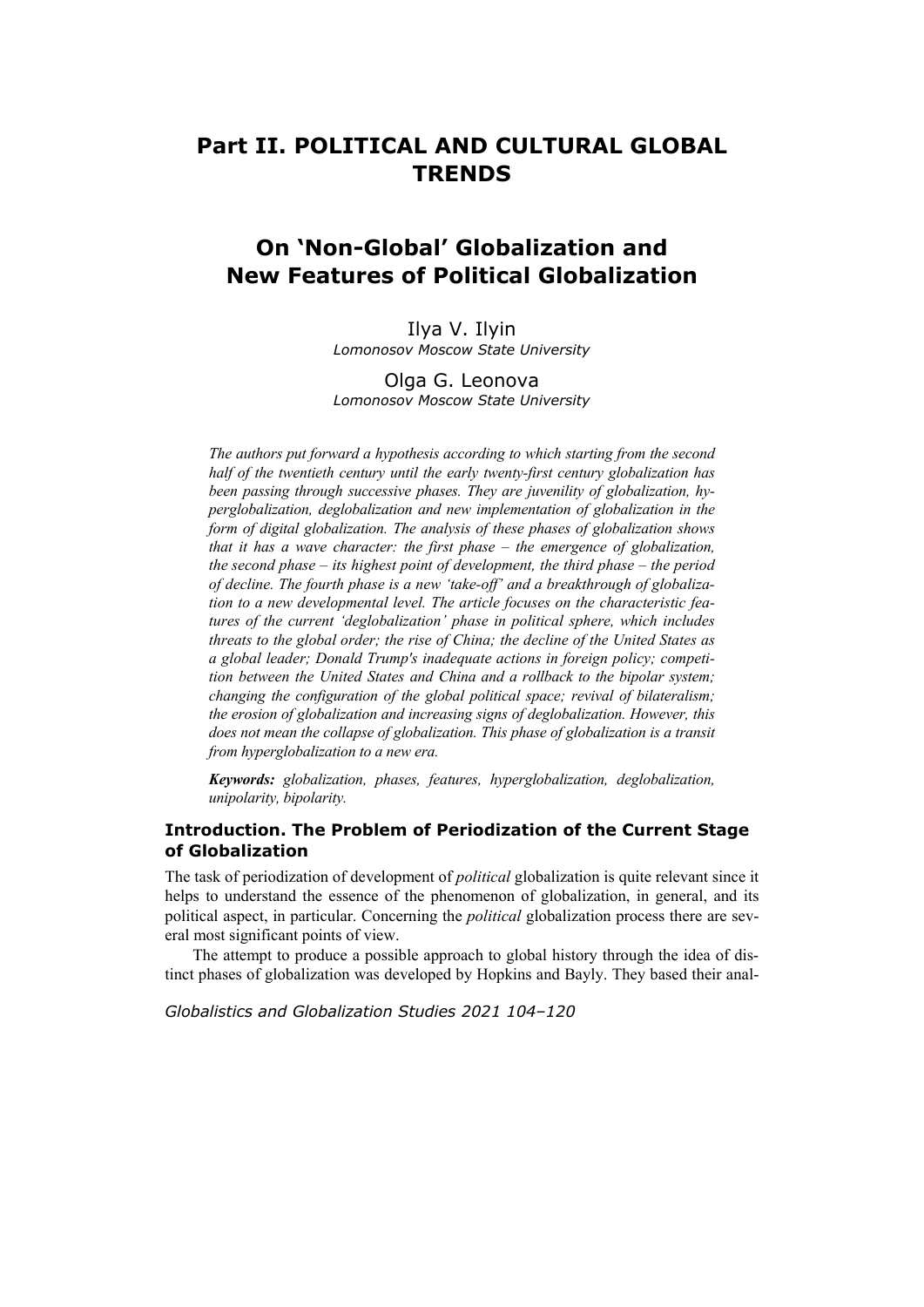ysis on the suggestive and heuristic approach and identified four phases of globalization: archaic, proto-modern, modern and post-colonial (Bayly 2002; Hopkins 2002).

Earlier Roland Robertson created the periodization of globalization and divided it into four phases up to 1992 (*i.e*., the Incipient globalization in the 1750–1870s; the Take-off into global society 1870s–1920; the Struggle for hegemony in the 1920s–60s; the Uncertainty phase the 1970s–2000) (Robertson 1992: 58–60).

Then Robert J. Holton added to this periodization one more phase – 'the Millennial phase' ('the period from 2001 to the present. Ushered in by  $11<sup>th</sup>$  of September. New fundamentalist conflicts, state focus on security, cultural pessimism') (Holton 2011: 57–60).

Alexander N. Chumakov identifies the following stages: the first symptoms of globalization, the beginning of real globalization, fundamental globalization, the beginning of the space age and multidimensional globalization, which began in the 1970s and continues today (Chumakov 2005: 182–285).

Leonid Grinin has suggested the periodization of the process of globalization on the basis of 'Expanding Spatial Links and Phases of the Afroeurasian World System' (Grinin 2017). Exploring 'the growth of globalization level in historical process', he describes 'Planetary links' which are formed during the period from the last third of the twentieth century to the mid-21 $^{\text{st}}$  century' (Grinin 2017: 99). He characterizes this phase of the development of globalization ('Phases of development of the Afroeurasian world-system') as 'subsequent phases: mature and integrated World System' (*Ibid*.: 102).

However, there is not yet a detailed description of the *current* phase of globalization, which would take into account the change in its character *in the last decade*.

Globalization has a multidimensional character and has economic, political, sociocultural, environmental and other aspects (Leonova 2018). There are a lot of works describing the features of economic globalization of the twenty-first century. Nevertheless, a comprehensive analysis of the process of *political* globalization at the present stage of its development is not yet available. So the purpose of the present article is to determine the features and characteristics of the current stage of *political* globalization with focus made on the events of the last decade.

We believe that the current stage of globalization started with the end of the Second World War, when the movement of capital and technology, labor, ideas and culture ceased to be sporadic and became a constant phenomenon along with the started formation of the global economy.

The current stage of globalization can be divided into the following phases. The first phase is 'youth' or 'juvenility' of modern globalization. This is the period of the Cold War and formation of a bipolar system. The second phase – hyperglobalization – marked the formation of a monopolar system and the hegemony of the United States. The third phase (today) is the process of deglobalization. This is the period between the monopolar system and the gradually emerging new bipolarity. And the fourth (future) phase will probably be the stage of a new 'implementation' of globalization whose dominant characteristic is likely to be the digitalization of global economic, socio-cultural and political processes. It is gradually emerging today.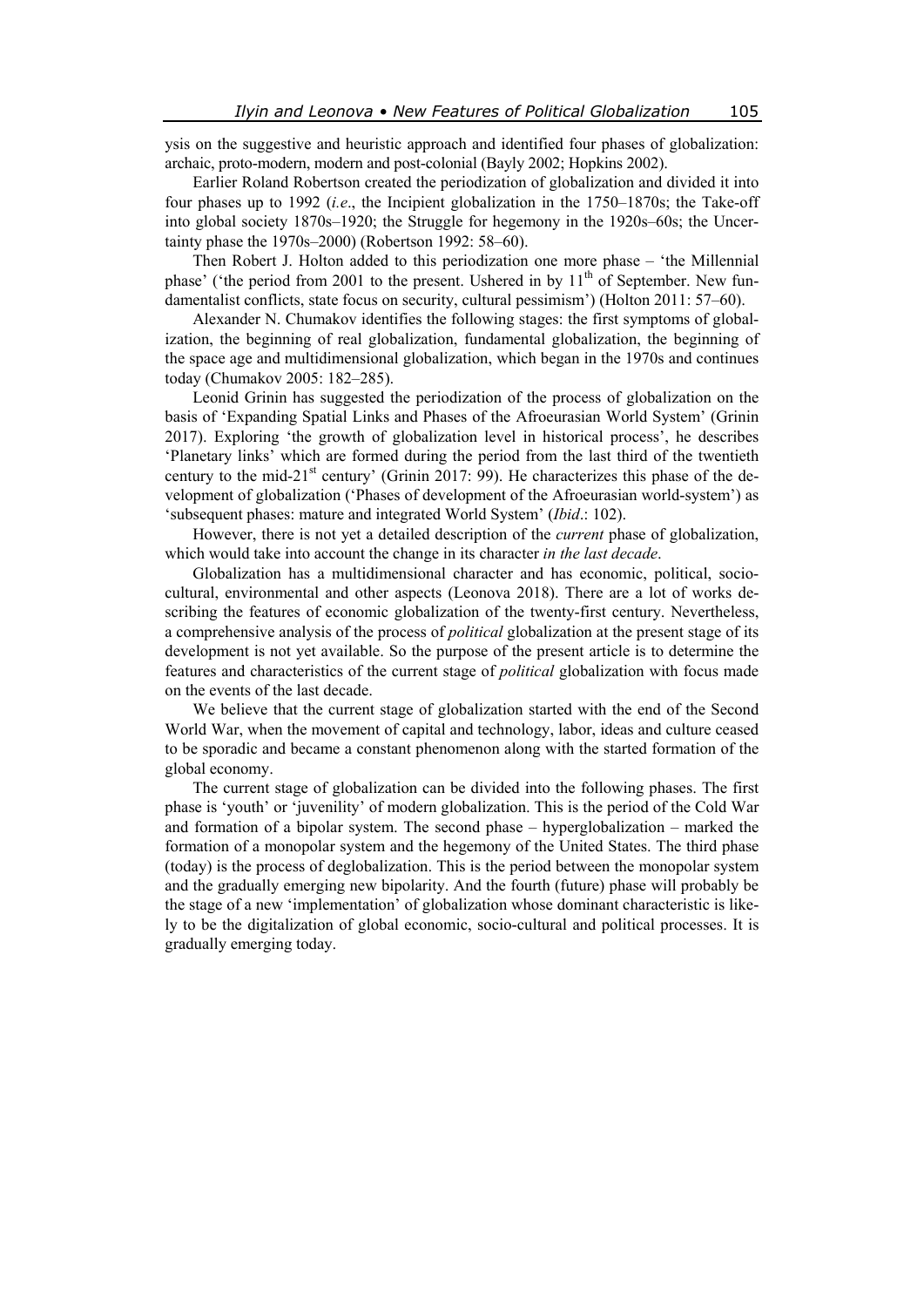| Phase         | The essence (the name of the phase)     | Period of time              |
|---------------|-----------------------------------------|-----------------------------|
| Phase 1       | Juvenility of Globalization             | The cold war and Bypolar    |
|               |                                         | System                      |
| Phase 2       | Hyperglobalization                      | Unipolar moment             |
|               |                                         | (Short-term period)         |
| Phase 3       | Deglobalization                         | The period between Unipolar |
| (forthcoming) |                                         | moment and New Bypolarity   |
| New phase 4   | <b>New Implementation of Globaliza-</b> | Digital Globalization       |
|               | tion                                    |                             |

**Table 1** 

# **From Hyperglobalization to Deglobalization. From Bypolar System through Unipolar moment to New Bypolarity again**

With the end of the Cold War, the humanity has entered a new era. It was the end of the bipolar world with fierce competition between the two leading powers: the United States and the USSR. The novelty of this era was in the formation, first, of a new world order; secondly, in the transition to a new phase of globalization. The period of transition of the international economy to a new quality – the global economy also started. The United States became the main engine and the leader of this global world. Thus, gradually a model of *a unipolar world* began to take shape.

The relatively short period of unipolarity coincides with the period of a rapid development of the economic globalization which gave reasons to call this period 'the period of *hyperglobalization*'*.* Basing on the data from the McKinsey Global Institute (UNCTAD, IMF), Neil Irwin argues that this 'period of sharply rising globalization' took several years – from the mid-1990s to the global financial and economic crisis of 2008 (Irwin 2018). That was a period of a complete triumph for the United States as a global leader. The US National Defense Strategy says, 'the United States has enjoyed uncontested or dominant superiority in every operating domain.' And they add that 'we could generally deploy our forces when we wanted, assemble them where we wanted, and operate how we wanted' (Summary 2018).

That globalization was mainly associated with the globalization of the economy and gave its positive results (Kotkin 2018). It was during this period that new investments appeared, new technologies spread, new urban centers (so-called "global cities") emerged, economic activity increased, and the scale of the world economy expanded.

However, the global financial and economic crisis of the 2008 quite unexpectedly put an end to all this. It turned out that *hyperglobalization* has its negative economic and social consequences and the price of success was too high, and both the developing and developed countries (the leading global actors) perceived the costs of globalization.

Thus, *the 'era' of unipolarity, if we consider it in the context of the entire history of globalization, turned out to be very short,* and soon the trends towards fragmentation of the global world began to appear clearly. Now politicians and experts speak about the process of erosion of globalization and its retreating. They even diagnose the phenomenon of deglobalization. The 'global village' has broken up into separate fragments, and the period of euphoria about the rapid pace of globalization has given way to disappointment in its results. This gave Allison Graham reason to state that 'the end of the Cold War produced a unipolar moment, not a unipolar era' (Allison 2018).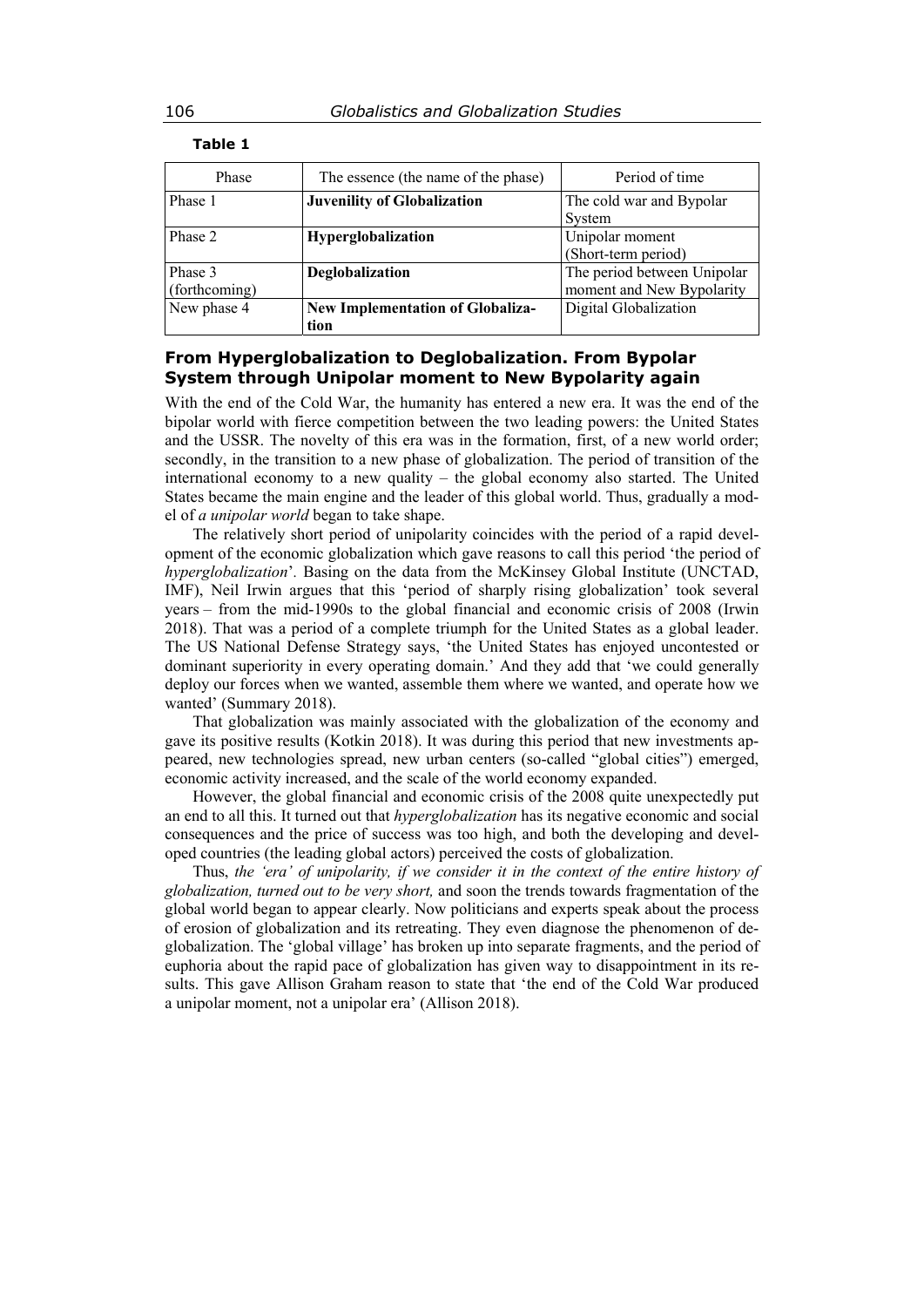*Political* globalization has always lagged far behind the economic globalization and the processes of formation of the global economy. The *political* aspect of globalization was less defined, but the process was gradually progressing. There was a lag in political integration and the expectation of the unification of countries into a global confederation under the auspices of the United States did not justify itself (Allison 2018).

A number of political events: the bombing of Belgrade in 1999, the American invasion of Iraq and execution of Saddam Hussein, the events of the Arab spring, the overthrow of Libya's leader Muammar Gaddafi and the bombing of Libya by US planes struck the blow on the very idea of globalization. The idea of a 'global village' has failed.

*The economic and political cost of globalization turned out to be too high. And the benefits of globalization went hand in hand with the maximization of its costs and its growing contradictions.* 

'The Western elites concentrated on harvesting benefits from globalization rather than minimizing its costs, and as a result, they turbocharged the process and exacerbated its divisive consequences' (Kotkin 2018). As a result, the reverse process began – the process of *deglobalization.* However, this does not mean that globalization has come to an end. This was the reaction of the world community to the negative economic and political results of hyperglobalization (Irwin 2018). There is a growing trend towards the autonomy of national economies, and deglobalization is considered today to be a cure (the antidote) for the excesses of the previous phase – the phase of hyperglobalization (Rodrik 2019). Experts began to talk about the change of epochs, stressing that this is not an epochal change, but the globalization of the 'new wave' (Leonova 2018).

The gaining strength in the development of the global world indicate that a qualitatively new phase is being formed today, which can be called 'non-global globalization'. The contours of this new phase of globalization are not yet clear, but some of its features have already become apparent.

Let us consider its most characteristic features.

# **'Non-global globalization'. Characteristic Features of the Current Phase of Globalization in the** *Political* **Sphere**

## *The first feature:* **deadly threats to the global order**

'Today the world faces a volatile convergence of instability, state weakness, and conflict' – that was the conclusion at the meeting on June 7, 2017 in the Center for Strategic and International Studies (CSIS 2017).

Indeed, it would seem that a new era of 'seismic shifts' has begun, global rules and norms are being questioned and even condemned, the world is increasingly fragmented and experiencing 'systemic social disorganization' (CFR 2018a).

It is compounded by concerns about the future of labor, wages, and employment and leads to increasing nationalism, populism, and nativism in the Western countries. Gradually it is becoming the leading international trend in the world politics.

The new phase of political globalization has its own characteristics and features. They are civil wars in the Middle East (Iraq, Syria, Afghanistan, and Yemen), Africa (Libya and South Sudan); the migration crisis in Europe and in Latin America (for details see Leonova 2019); the growing instability in Latin America; the split of ASEAN, whose members are involved in two competing integration projects (Trans-Pacific Partnership (TPP) and Regional Comprehensive Economic Partnership (RCEP); rampant international terror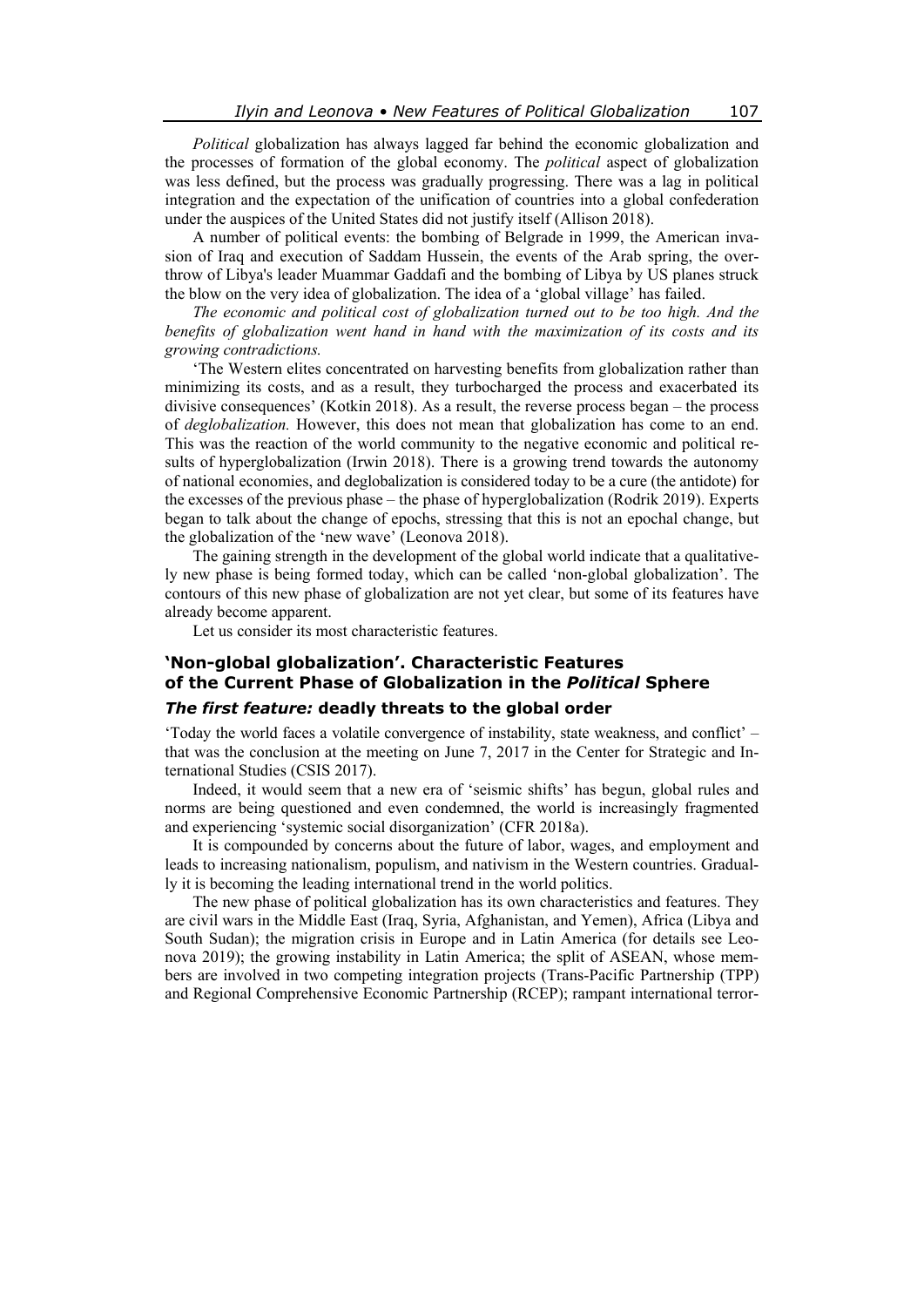ism, extremism and Islamist radicalism; unprecedented humanitarian crises in Venezuela and several African countries. As a result, liberal values are devalued, democracy experiences the impact of growing populism (Haass 2018), right-wing radical parties are gaining strength in Europe, and the elite is increasingly losing its influence on the situation.

The coronavirus pandemic as well as a growing number of challenges and risks for the global security and the humankind's survival aggravates the situation. The global world has entered a period of instability, volatility and increased turbulence. 'We are facing increased global disorder, characterized by decline in the long-standing rules-based international order – creating a security environment more complex and volatile than any we have experienced in recent memory' – the US National Defense Strategy says (Summary 2018: 1).

Even the countries that have been the engines of globalization all this time, have to admit that it has brought benefits only to individual participants in the global economy, while most countries have to pay a high price for participating in the global process.

Today, one can hardly speak about the global world as a whole. The 'global village' has not yet developed, on the contrary, the trend towards formation of closed regions with self-replicating economies, which seek to protect themselves from globalization and maintain the status quo, is becoming more obvious. Protectionism in their economic policies, popular support for populist parties, and the rise of radical sentiment are their reactions to the negative costs of globalization after the global financial and economic crisis of 2008.

#### *The second feature:* **the rise of China**

Among experts there is an opinion that the developmental scenario of the twenty-first century will be determined by the relationship between China and the United States and in what way both countries will manage the resources of influence available to them and what purposes they will be used for.

China's economy has already overtaken the US economy, and, according to the International Monetary Fund, in 2018 it got the first place in the ranking of GDP by purchasing power parity.<sup>1</sup> China, while pursuing a protectionist policy, has consistently declared its commitment to a rules-based, transparent, non-discriminatory, open and inclusive multilateral trading system with the WTO as its core and has positioned itself as a bastion of multilateral trade (Patrick 2018). The General Secretary of the CPR Central Committee, Xi Jinping keeps talking about China's commitment to the processes of globalization, meaning the globalization of the economy. The growing contradiction between the economic and political systems of the country has not prevented China's rise and transition to the status of a global power so far, while the Western world is increasingly sinking into internal dysfunction. That is why F. Hugh and M. Spence believe that much of the responsibility for maintaining the global liberal economic order will fall on China (Hu and Spence 2017).

This is already happening. China today is the initiator and sponsor of many global economic projects, such as the 'One Belt, One Road' initiative, the Asian Infrastructure Investment Bank (AIIB) and the New Development Bank. Fifty-seven countries have already joined the Chinese-led bank (AIIB), many of which have been American allies for a long time. Among them Australia, France, Germany, Israel, Saudi Arabia, South Korea and the United Kingdom. Hungary and Taiwan are candidate countries for membership. Several other countries – Afghanistan, Belgium, Canada, Ireland and Peru are also planning to join.

 $\overline{a}$ 

<sup>&</sup>lt;sup>1</sup> https://internationalinvestment.biz/analytics/412-top-10-samyh-krupnyh-ekonomik-mira-2018-goda.html.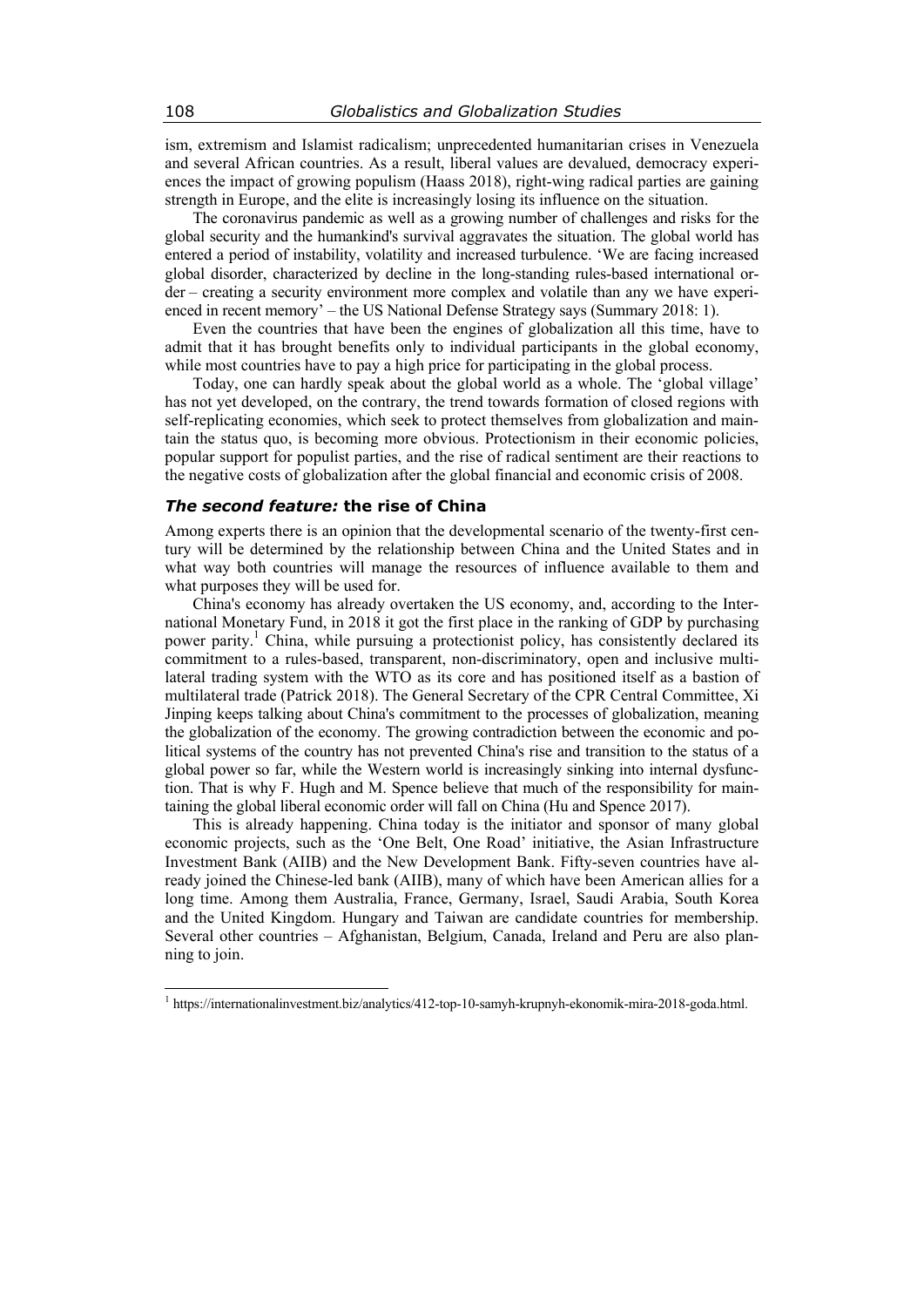Most Asia-Pacific countries, including Australia, Japan and South Korea, depend on exports to China, which is their largest trading partner. Beijing's active policy in Africa and Latin America is gradually creating the economic dependence of some African and Latin American countries on investment and trade with China. Beijing continues to compete successfully with the United States, taking a leading position in a growing number of indicators and having superiority in a number of areas. They are the size of its economy, the scale of its investments and commercial transactions, the military budget and capabilities of its armed forces, global exports, production of rare earth metals and GDP (by purchasing power parity), *etc*.

In 2019, China surpassed the United States in a very important measure of global influence – the size of its diplomatic network. More recently, the United States had the largest diplomatic network in the world  $-273$  units. Now China occupies the first place in this indicator. It has 276 diplomatic units, embassies, consulates and permanent missions to international organizations. The diplomatic networks are believed to be an eloquent barometer of a country's national ambitions (Bley 2019). Its new, ever-expanding diplomatic network is indirect evidence that Beijing is becoming more ready to deploy its global power and it is effectively invest in the status of a global leader, where active diplomacy is only one of its indicators.

The time has passed when China was just a bystander in the process of globalization, and then it became its timid participant. In that time, Deng Xiaoping took steps to stop China's isolation; the country has become the engine of globalization. Today, China is ready to assume the role of a guardian of the rules-based international order.

In 2020, China Nominal GDP reached \$14.34 trillions and lags far behind that of the United States at \$21.43 trillions. Its share of the Global Economy is 16.34 per cent comparing with U.S. 24.41 per cent. $<sup>2</sup>$  This means that China is still not strong enough, and its</sup> economy is not yet large enough to be the engine of global growth.

## *The third feature:* **the decline of the United States as a global leader and global power**

America emerged from World War II deeply convinced that its global leadership was necessary for the entire world to avoid a repeat of such a military catastrophe.

In the second half of the twentieth century, despite the Cold War, there were several peaceful decades, and the rapid development of the global economy gave hope for universal prosperity in the nearest future. All this was a great historical achievement of the postwar and post-bipolar world under the auspices of the United States.

But recently, America has voluntarily renounced the mission of a global leader, leaving the 'throne' of a global hegemon empty. Ivo Daadler and James Lindsay regarded this as the greatest failure of the US foreign policy (Daalder and Lindsay 2018). Earlier, Leonid Grinin predicted the weakening of the leading role of the United States (Grinin 2015: 4, 5, 9, and 10). He wrote that 'there is no doubt that the US hegemony, which has lasted for more than sixty years, is coming to an end' (*Ibid*.: 10). Even before Donald Trump had come to power, America's political elite made a number of serious mistakes in world politics. These were permanent and fruitless wars in Afghanistan, Iraq, Libya, the bombing of Yugoslavia; the inability to resolve regional conflicts in Asia (the dispute between India and Pakistan over the state of Kashmir), in the Middle East, in Africa, the failure to settle

 $\overline{a}$ 

<sup>2</sup> https://www.investopedia.com/insights/worlds-top-economies/.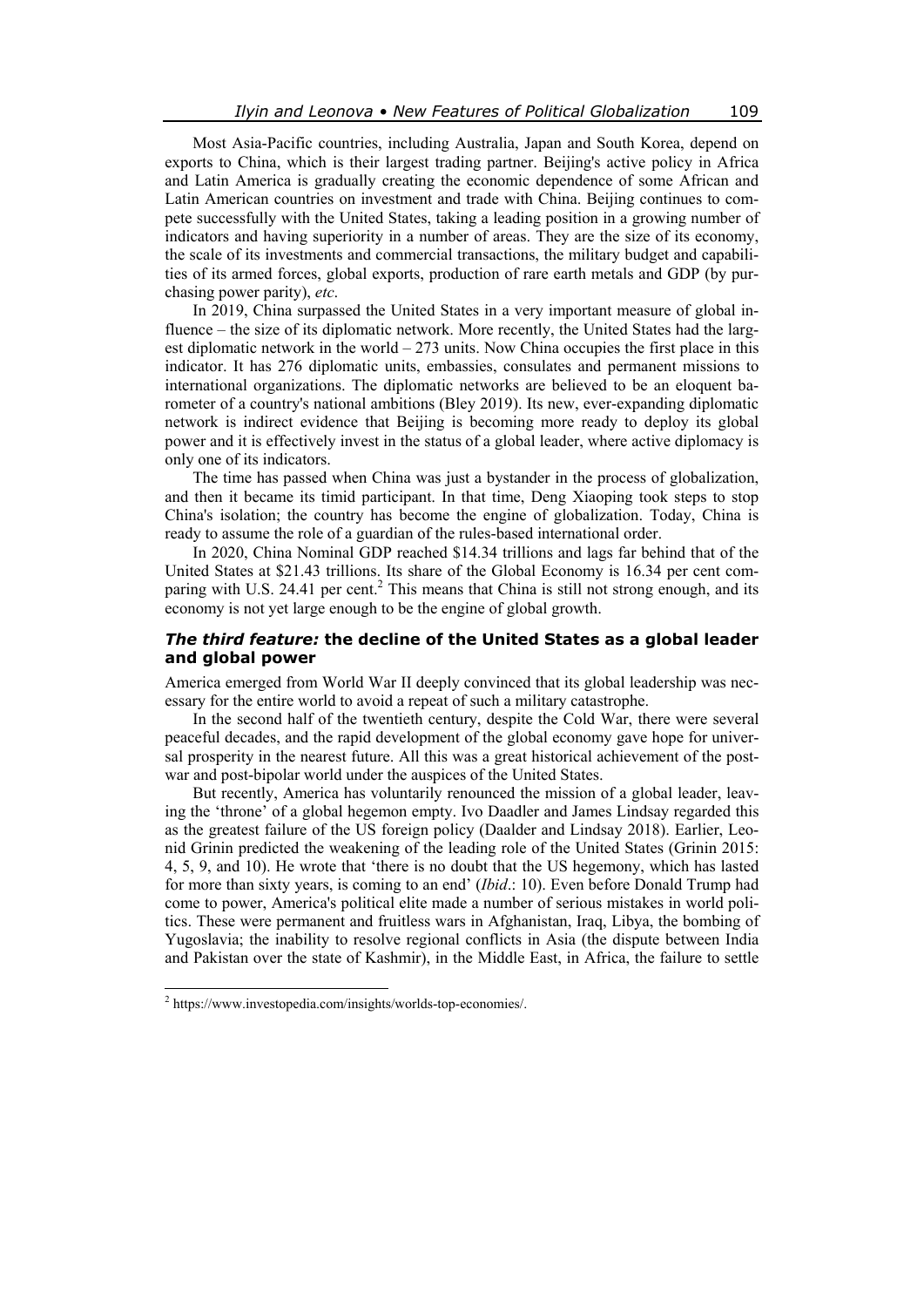the migration crisis in Latin America, *etc*. All this caused great damage to the country's credibility, especially in the non-Western world and weakened its position as a global leader.

The global financial and economic crisis of 2008 and the great recession that followed dealt another blow to the global hegemony of the United States.

These three factors: the economic crisis, the consequences of which have not been fully overcome; the cyclical nature of the economy, manifested in a downward trend; and, finally, the COVID-19 pandemic undermine the process of globalization, depriving the world community of hope for universal unity and prosperity.

President Donald Trump considered the US global leadership to be the source of all the problems of his country. He accused his allies and partners of using the power and authority of the United States for their own selfish interests, undermining its resources and reputation. He believed that the United States should give up global leadership to restore the power. Although the United States surely retained its economic, technological, political, military and cultural advantages in the world, and the resources of its leadership were still quite strong, however, by 2020 they voluntarily had relinquished their status of a global power and world leader. 'The United States is a weary titan', – this is how Stewart Patrick characterized this superpower (Patrick 2019).

Thus, America was abandoning global leadership, its traditional allies were at a loss, the world was drifting without a clear direction, and the features of deglobalization were becoming more evident. Because of the policy pursued by Donald Trump, the USA – the former locomotive of globalization acted as a powerful disintegrator of the world economy and politics. During Trump's presidency there was a paradoxical situation: 'we have a leader of the free world who doesn't believe in the free world and doesn't want to lead it' (CFR 2018b).

The US retreat from leadership encouraged other countries to strengthen their positions in the global hierarchy and take a step forward. This is what China did, Turkey declared its regional goals, India claimed the status of a global power, Brazil and South Africa also did not hide their global ambitions, *etc*. While the dominant force was abandoning global leadership, the world was gradually changing. Other powers were willing to fill this gap in global governance that has emerged because of the US policy.

As the United States were retreating from their role as a global leader, the European Union member States began to prepare for their strategic autonomy in a 'post-American' future (CFR 2018a). The US abandonment of leadership led to the destruction of previously established security alliances, free and open markets, and all this has reversed globalization. America itself has destroyed the world it once created and the consequences are unpredictable. The power of the United States, still undisputed in the economic, technological and military spheres, was gradually weakening. 'the U.S. presidents can still exercise considerable influence over the course of events, but they are no longer in a position to dictate outcomes' (Grunstein 2019).

#### **The personality of Donald Trump and his foreign policy**

In 2015, the crisis of the US foreign policy already became apparent (Grinin 2015: 11, 12). The personality of President Donald Trump played a negative role in the decline of the US leadership. His actions in foreign policy were directed against globalization and aimed at undermining the existing world order. By putting America 'at the first place', Donald Trump actually abandoned global leadership and changed the traditional US foreign policy. While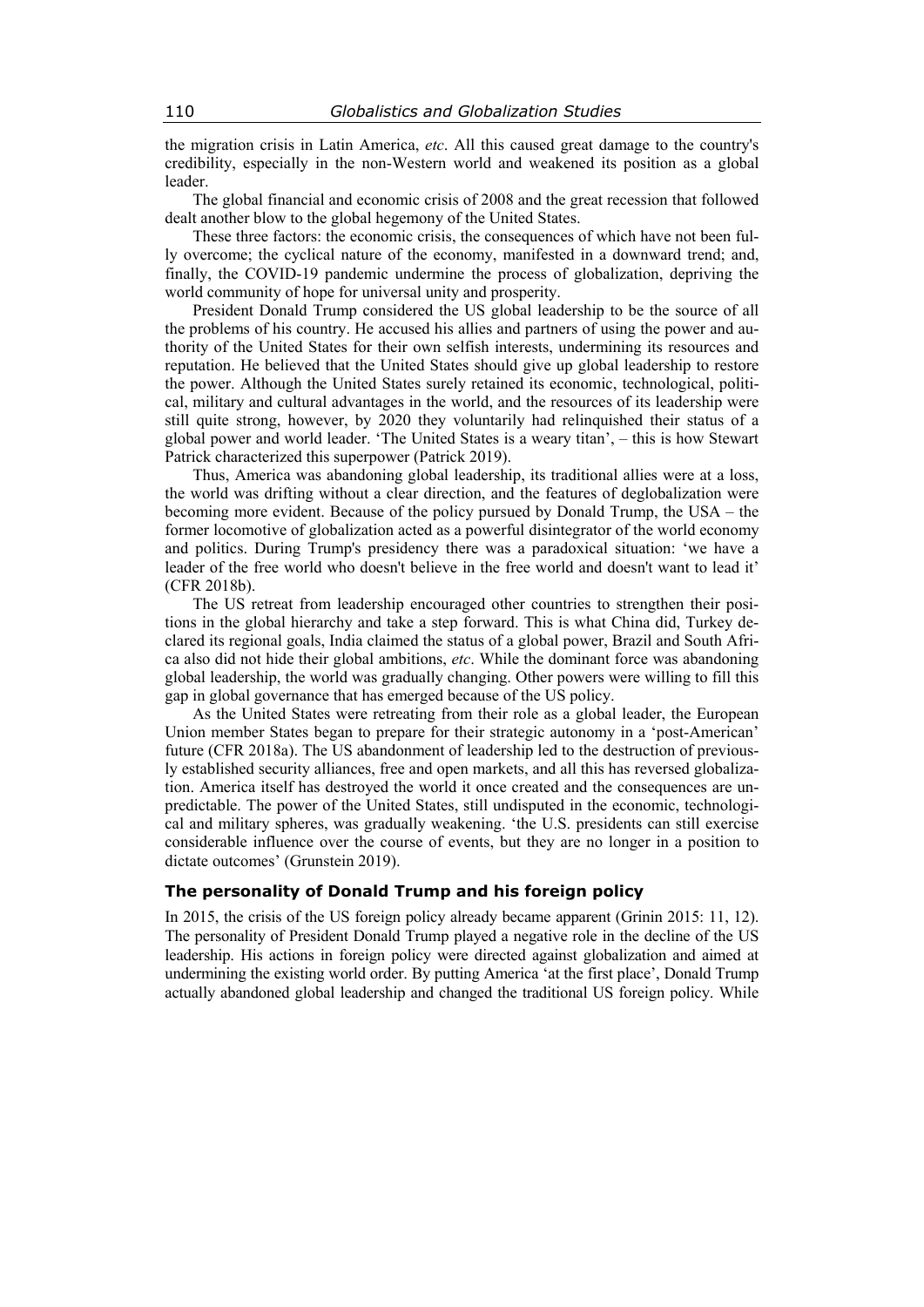announcing the slogan 'America first', he withdrew the country from the Trans-Pacific partnership and the Paris Agreement on Climate Change, which he considered an encroachment on the American sovereignty and national interests of the United States (CFR 2018b). One of the first steps of Biden's administration was to return to the Paris Climate Agreement and he intends to join the Comprehensive and Progressive Agreement for Trans-Pacific Partnership as well.

Donald Trump pulled out of the Iran nuclear deal, cut the US funding to the UN, and refused to participate in the new 'U.N. Global Compact for Safe, Orderly and Regular Migration'. On the contrary, Biden expressed a clear desire to return to the Iran nuclear deal, provided that Iran will comply with its obligations under the previously adopted agreement. His policy on migration is sharply different from Trump's and is aimed at easing migration laws.

Tramp considered the possibility of a complete withdrawal from the WTO. In the WTO, the opposition, supported by Trump administration has essentially vetoed the election of its new director-general – the first African woman to claim this position – Ngozi Okonjo-Iweala. This almost blocked the work of the organization. Joe Biden immediately after taking office overturned this veto and supported the candidacy of Okonjo-Iweala, thereby bringing the WTO out of the impasse into which it was pushed by Trump's policies.

As President Trump refused multilateral trade deals and preferred to conduct bilateral negotiations; believed that such informal associations as the G-7 and G-20 constrain the freedom of action of the United States and prevent them from defending their national interests. He constantly criticized international organizations and agreements as encroaching on the sovereignty and freedom of the United States. He considered the UN and other global governance institutions to be useless organizations, which spend time in 'idle chatter', and NATO as an Alliance engaged in 'racketeering' (Patrick 2019).

Biden intends to strengthen NATO, he returned to World Health Organization and New START arms control accord. He has consistently emphasized his respect for the UN as a key element of global governance.

Trump has reneged on the US commitments to ensure the security of his allies. He no longer wanted to lead a group of global powers that were the engine of globalization, seeing them not as allies and partners, but as competitors and even enemies.

Unlike his predecessors, he did not care much about the problems of human rights and the promotion of democracy. He valued the country's military power beyond 'soft power' tools such as diplomacy or the influence of civil society. Trump refused the role of mentor on issues of human rights, the spread of democracy and the rule of international law.

The erosion of democracy that occurred in the world during the presidency of Donald Trump, as it noted in Freedom House's latest status report,<sup>3</sup> will require Joe Biden's efforts to restore its position in the world. And this means playing not only on the defensive, strengthening the faltering democracy in Western countries, but also on the offensive, which means a tougher policy towards those countries that are included in the list of authoritarian powers.

All these measures during Trump's administration have led to the disruption of the institutional foundations of the global peace that previous US presidents had created and defended. Such an approach to foreign policy has brought the United States more costs than dividends. The United States' desire for autonomy and self-isolation from the pro-

 $\overline{a}$ 

<sup>&</sup>lt;sup>3</sup> https://freedomhouse.org/report/freedom-world/2020/leaderless-struggle-democracy (accessed: 9.03.2021).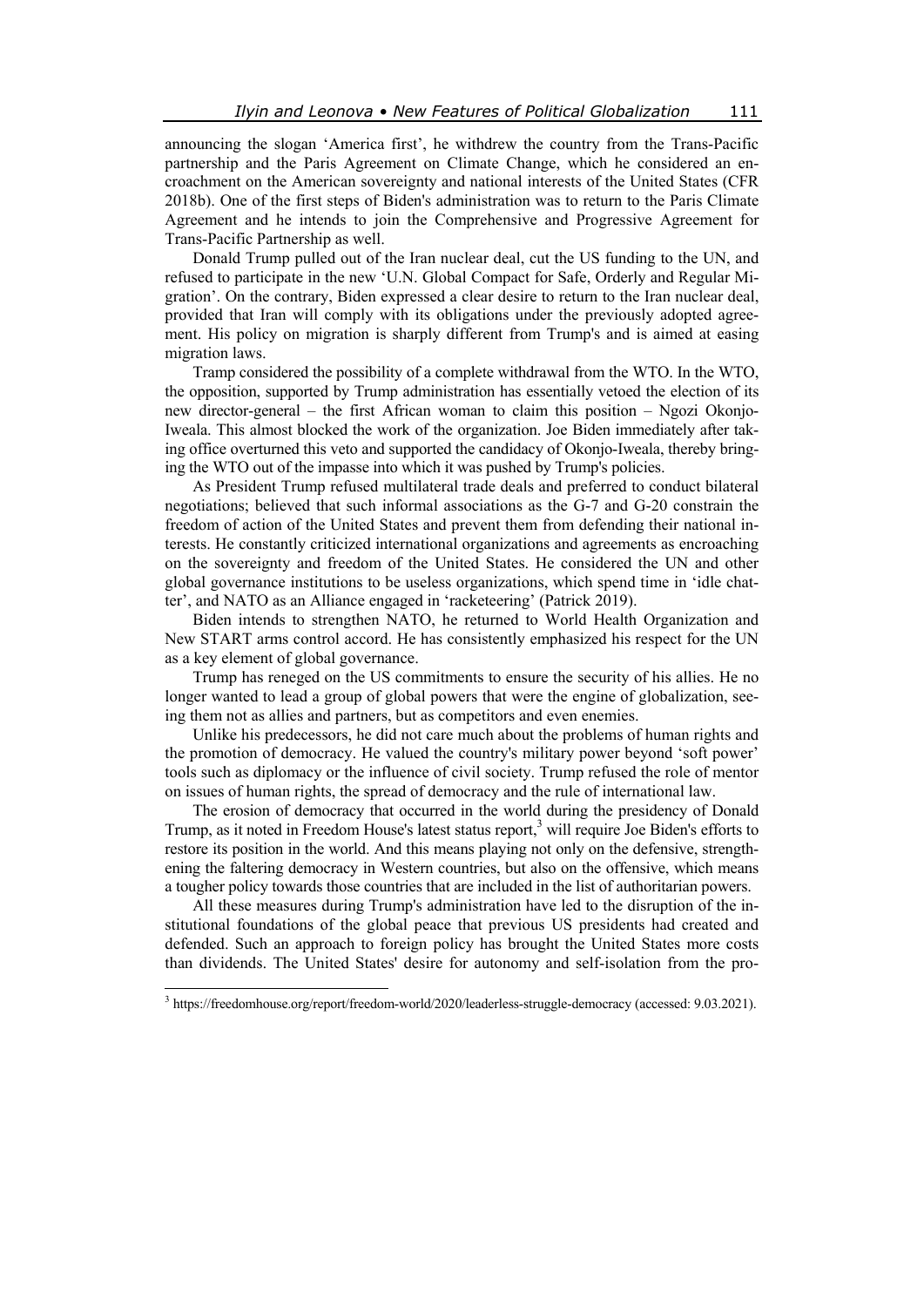cesses of globalization gradually undermined their credibility and ability to function as a global power and world leader (Daalder and Lindsay 2018).

This position of the ex-President was caused by his conviction that the United States could live better and freer than other countries if escaped the process of globalization. He has actually weakened the US ability to be both a hegemon and an arbiter in global politics. The United States being a global actor ended up 'committing a suicide' in order to escape this role and destroying the object of their activity – globalization. Jake Sullivan (2018) says that 'there is no doubt that Trump represents a meaningful threat to the health of both American democracy and the international system.' Trump's policy threatened the global world order and globalization itself: its institutions, norms and rules. The actions of the ex-President destroyed this system, which Western leaders considered the key for peace and stability.

Withdrawing the country from the process of globalization, Donald Trump deprived it of the advantages that the United States had because they were writing their own scenario. In this world created by the US design, America was the sole and undisputed leader, shaping global rules in its favor. Trump actually destroyed the global international order, shook the institutional foundations and regulatory framework of globalization.

However, a world in the course of transition of leadership, or a world without a leader at all, will increase competition between global powers and this is fraught with global conflict and poses a threat to the humanity. The cost of a stable world without major leader will be very high.

Thus, there have been made a lot of mistakes in the US foreign policy which new President Biden has to correct to restore the destroyed world order.

## *The fourth feature:* **competition between the USA and China. Back to the bipolar system**

Competition between the USA and China is an important feature of the present phase of globalization. Both countries are global powers with their own strengths and weaknesses. However, for the first time in history, within this particular phase of globalization, they will face each other as equal actors. Their competitive struggle, the outcome of which is difficult to predict, will determine the scenario of the twenty-first century, world politics, the dynamics and content of global economic and political processes. Nevertheless, unlike during the Cold War, the ideological component of this competition is not so important. It will be a clash of ambitions between two global powers seeking to become (China) or remain (the USA) the only world leader.

Both countries have many disagreements. Their positions differ on the rights and obligations of sovereign States, the principles and rules governing their behavior within global economy, trade, cyberspace and outer space, the causes and understanding of the essence of humanitarian interventions, climate change and the common good of the oceans. Neither the United States nor China can avoid a direct confrontation. Donald Trump used to take a tough stance on China in trade, Xi Jinping cannot give in to the American demands without dropping his authority in the world and at home. This confrontation for the status of the global hegemon will obviously continue for a long time and it does not depend on the position of the new President in the White house.

Once again, the world is moving towards a state of bipolarity.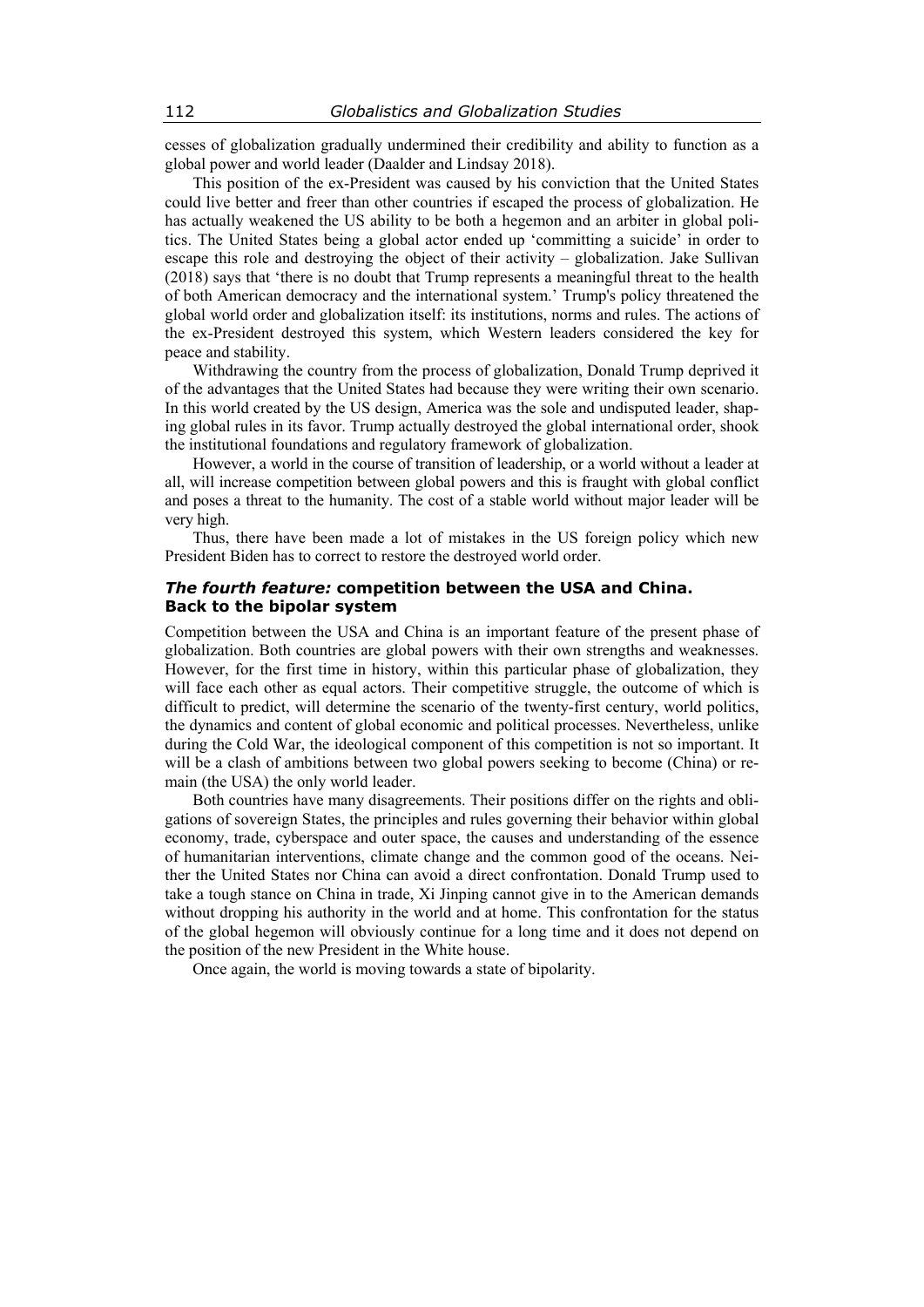Richard J. Heydarian argues, 'this century will increasingly replicate the bipolar system in the preceding one, except this time China will be taking the Soviet Union's place…' (Heydarian 2020: 1–2). It is important that this competition will not upset the delicate balance and will not turn into a heated conflict between the two global powers. However, there are signs that the US – China standoff is increasingly beginning to take on a military dimension. However, the Chinese leader's pragmatism and rational approach to the policy allows us to hope that China will be able to find ways to ease tensions and mutually acceptable conditions for cooperation in areas, which are of mutual interest and are important for the well-being of the entire world community.

As the second most powerful country in the world, China will mainly determine the nature and direction of the future global economy. However, there are some doubts whether China alone will be able to become the main engine of economic globalization, maintain the stability of the world economy and finance, and replace the United States in this role. Nevertheless, 'the unipolar period of time is approaching its inglorious end today' (Grinin 2015: 14).

The Biden administration believes that China should be a partner of the United States; they see it as a transparent, clear and even partner. Biden shows 'a willingness to convene a serious, strategic dialogue with Beijing, in order to determine areas of potential cooperation' (Haass 2020). His position: where there is a field for cooperation, they must cooperate. Where China's actions pose a threat to the US leadership (*e.g*., its attempts to assert its global presence in Asia, Africa, and Latin America), China should be regarded as a strategic competitor. That is why they believe the United States should closely monitor all actions and initiatives of China in the international arena and in global politics and, if it is necessary, America should voice its concerns out aloud.

However, given China's economic and military strength, Biden believes that partnership with that country is more beneficial than confrontation. His key position in the Chinese politics is *strategic economic ongoing dialogue*. In relations with China, Biden's main task is to prevent a slide into confrontation or an escalation of a conflict of interests.

## *The fifth feature:* **changing the configuration of the global political space**

The geography of globalization is changing. Leadership is gradually moving to the East, where new global actors are emerging (Grinin 2015: 10, 11; 2019: 7).

In conditions of increased turbulence and unpredictability of the actions of global powers, it becomes impossible to develop or predict a strategy for the development of the global community. World politics is becoming increasingly situational.

Hyperglobalization once increased economic and social inequality between countries. This makes it necessary to overcome these gaps and to focus on restoring or accelerating the pace of development of countries of the global periphery, on which their status in the global hierarchy will depend. In this model of globalization, the rivalry of great powers and global actors returns, and they begin to defend their interests more aggressively.

Russia and China want to adjust the global development scenario, change the rules of the game and participate more actively in global governance. Brazil and India position themselves as global powers, but they avoid the responsibility that brings that status (Daalder and Lindsay 2018). Iran and North Korea challenge the rules set by the international community. International institutions, such as the United Nations, show their ineffi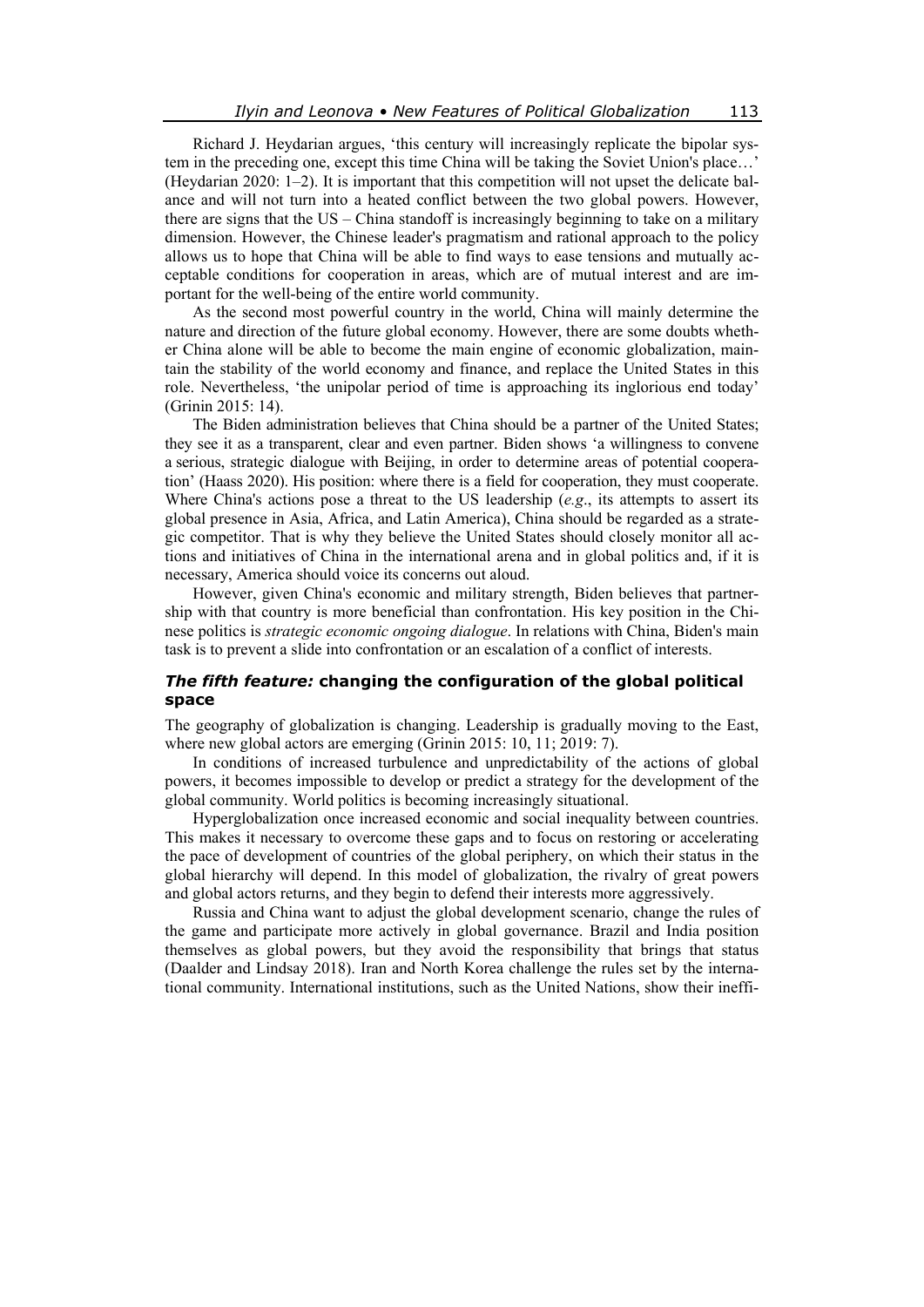ciency in solving increasing global problems and are unable to formulate answers to global challenges. The nationalists and populists criticize sharply the liberal order and global democracy and authoritarian countries prove in practice that in conditions of global instability their socio-economic systems work more effectively than liberal democracy. North Korea's violation of the Treaty on the non-proliferation of nuclear weapons, the civil war in Syria, humanitarian disasters in Libya and Yemen, the severe economic and political crisis in Venezuela, mass migration flows of refugees in Europe, Latin America and the United States, – all these are features of a situation of increased turbulence and growing instability. In addition, the main global leader – the United States is abandoning its role as a hegemon and it is not ready to respond to the new challenges of globalization.

#### *The six feature:* **revival of bilateralism**

Trump was negative about collective actions of powers, for example, in the G7, G20 or UN format. He preferred to act on a bilateral basis, believing that this way he could more effectively use the advantage of the United States. Therefore, he held bilateral nuclear talks with North Korea, trade talks with China and with some Southeast Asian States. Instead of relying on the collective support of other countries interested in solving the core problem of the Korean Peninsula or affected by China's actions in world trade, he preferred to fight and act alone. However, in the global world, bilateral relations (bilateralism) are less effective than multilateralism and collective coordinated actions of the main global actors. Stewart Patrick argues that 'bilateralism offers a weak and unrealistic foundation for world order'. He characterizes bilateralism as 'a repetitive game, in which the players remain the same, the stakes are high, and credibility is critical. Repeated defections and unwillingness to compromise undermine diplomatic trust and encourage even longtime partners to hedge their bets' (Patrick 2019). A bilateral approach cannot ensure global financial stability, non-proliferation of nuclear weapons, the fight against international terrorism and pandemics, the preservation of the planet's ecology and the fight against climate change. Bilateral transactions and agreements cannot solve any of these problems.

However, Donald Trump failed to work together with allies and did not want to participate in collective crisis management. He preferred bilateralism, and it has become the leading trend of the new phase of globalization. On the contrary, Biden is willing to restore and strengthen ties, both with long-standing strategic partners of America, and to expand the circle of new ones. His administration will have to work hard to bring multilateralism back into global politics.

# *The seventh feature:* **erosion of globalization. Signs of increasing de-globalization**

The harbingers of the globalization crisis had appeared long before the presidency of Donald Trump. In recent years, there have been growing signs that the international order is unraveling, and the gap in power and influence between the United States – the leader and guarantor of the existing order – and the rest of the world is shrinking (Sullivan 2018).

Susan Lund and Laura Tyson think that by many standard measures, globalization is receding. 'The 2008 financial crisis and the ensuing recession brought an end to three decades of rapid growth in the trade of goods and services. Cross-border financial flows have fallen by two-thirds. In many countries that have traditionally championed globalization, including the United States and the United Kingdom, the political conversation about trade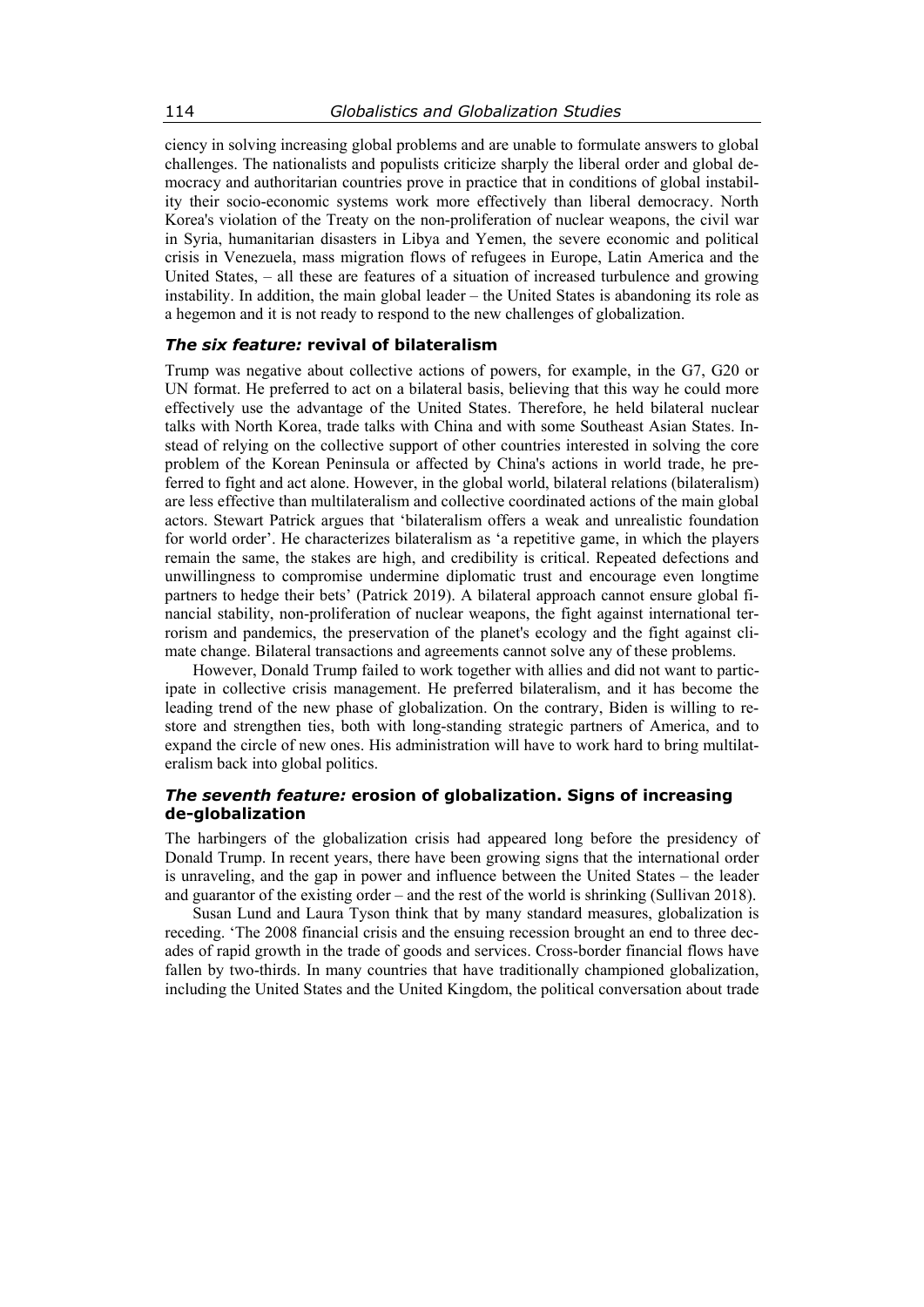has shifted from a focus on economic benefits to concerns about job loss, dislocation, deindustrialization, and inequality' (Lund and Tyson 2018).

The global economy has damaged a number of national economies. This caused a negative reaction to globalization, free trade, and the possibility of unlimited cross-border movement of capital and labor. The World Trade Organization (WTO) has recently failed to complete a single round of multilateral trade negotiations, which is also indicative of its crisis. In November 2016, a YouGov/Economist poll found that less than half of Americans, Britons and French consider globalization a good thing (Hu and Spence 2017). This shows that anti-globalists are becoming an increasingly influential political force around the world.

Donald Trump decided to isolate the United States from globalization and retreated to 'Fort America'. The President's actions reflected his nostalgic desire to return the United States to a simpler 'pre-globalist' era, when the country was protected from external threats and 'unfair' economic competition. However, the policy of isolationism in the global world is doomed to failure. 'Any effort to preserve America within a "cellophane wrapper" was both counterproductive and unsustainable' (Patrick 2019).

In response to Trump's complaints about the burden that the United States bears by committing itself to be a guarantor of the security of many countries and regions, the EU began to consider ways to strengthen its strategic sovereignty. One of the proposals recently put forward by French President Macron is to create an integrated European army.

Asian countries are no longer confident in the ability of the United States to maintain the current regional balance of power. They faced a double risk: on the one hand, it is the active policy of Beijing in the region, on the other hand, the U.S. helplessness to contain China and the unwillingness to continue to be a guarantor of their security.

Japan is eager to take responsibility for its own security in the face of a rising China and therefore it is increasing defense spending to record levels. The South Korean government has announced its intention to assume military control over its military forces in the case of a conflict with the North.

All this shows that under Trump's presidency the United States have become the main source of global uncertainty. The tendencies towards isolationism are becoming more evident in the world, the number of conflicts is growing, and geopolitical confrontation is intensifying. The world, 'lacking a strong institutional anchor and a firm hand at the tiller' (CFR 2018b), is moving in an unknown direction.

#### **Resolution and Conclusions**

The described above processes do not mean the end of globalization or its decline. They marked the transition from hyperglobalization to a new phase in the development of the global world.

An important feature of this transition period was the weakening of the global leader or his complete replacement. As the United States with President Trump relinquished global leadership, its allies reoriented their foreign policy priorities, there also emerged new powers with global ambitions, and the world was drifting in an uncharted waters. 'Politically, it will be a turbulent period' (Grinin 2019: 4; 2016: 4).

What will be with globalization under the Biden administration? Will the phase of deglobalization go on, or will the United States once again become the driver of globaliza-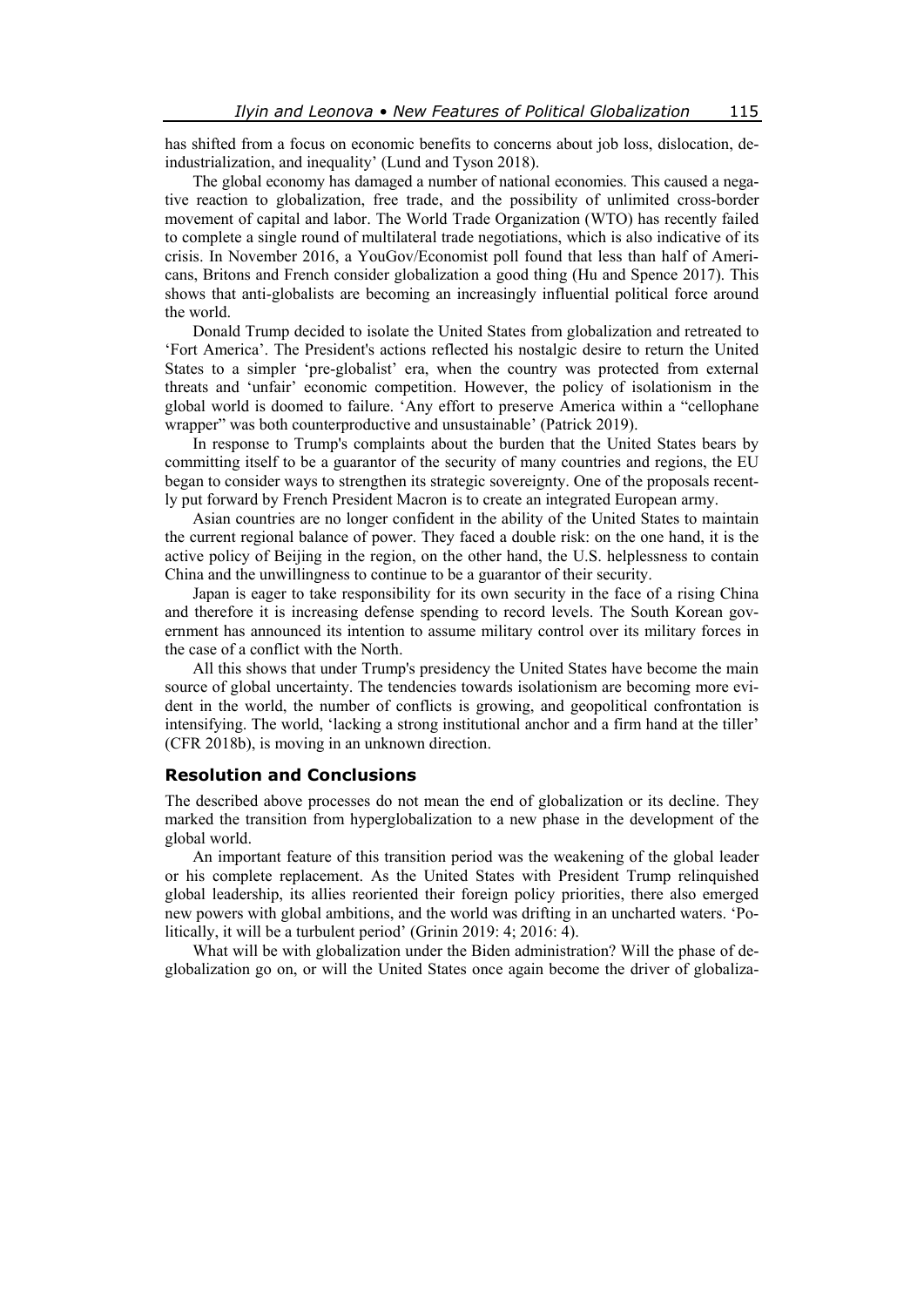tion? Will globalization receive new incentives for further development under Biden's administration?

A number of objective and subjective factors will determine Biden's policy on globalization. Among the *objective* factors that force the American president to engage in the restoration of the world order that had existed before Trump, and therefore globalization, there are the following.

First, the need for the American elite and TNCs (as influential political actors) to restore American hegemony which guarantees them the preservation and growth of profits. Secondly, the alternative to the restoration of the American global leadership and the further development of globalization will be an inevitable deepening of instability and turbulence of the global world with the expansion of conflict zones and a gradual slide into political chaos. We presume that Joe Biden understands that. Third, the need to continue the policy of the United States as a global power and its 'great global strategy', to restore its position in the global hierarchy. Indeed, it is the status of a global power and the position of the engine of globalization that guaranteed the United States significant economic and political preferences. Fourth, the need to maintain the continuity of the foreign policy of the Democratic Party, the core of which was the strategy of 'smart power' under the Obama administration. One of the most important goals of this policy was to promote global development.

There also *subjective* factors that determine Biden's policy on globalization. On the one hand, he positions himself as an anti-Trumpist. This determines his strategy and obliges him to do everything the opposite of what Trump did. Besides, Biden's motto is 'to correct the mistakes' of his predecessor. The consequence of this was the strengthening of the internal political confrontation in the country. Donald Trump's supporters cannot accept his defeat in the election. Biden's supporters believe that the new president's mission is to restore everything that the previous administration has destroyed or undermined. In their opinion, Biden, unlike the previous president, tries to exemplify strong and steady political course and demonstrates a smart leadership, which should be exactly like this. With such 'a steady leadership' (this is the term they most often use when describing Biden's first actions as a president), they hope to stabilize their country and to see the progress in politics and economics.

On the other hand, there are Biden's own statements when he was vice-president in the Obama's administration. 'Four years ago, as Joe Biden prepared to leave the vicepresidency, he told at the World Economic Forum that the United States would continue to lead the "liberal international order" and "fulfill our historic responsibility as the indispensable nation"' (Wertheim 2021). Thus, Biden's policy will undoubtedly contribute to the 'reincarnation' of globalization.

So, the forecasts that the era of globalization will soon come to an end are too pessimistic. However, globalization is an objective phenomenon (Jung 2018) and was not launched by the neoliberals, championed by the USA, in the 1990s for the wrong or negative purposes (Taiwo 2017: 39). It is the result of the economic, social, political and cultural development of the world community. No 'decree' of the global governance institutions or the unwillingness of leading political leaders to participate in it can eliminate globalization. Globalization does not obey to the desire of the some countries' elite to get out of this process and turn their country into a closed and isolated fort. It has not exhausted its positive potential and it carries not only challenges and negative effects, but also has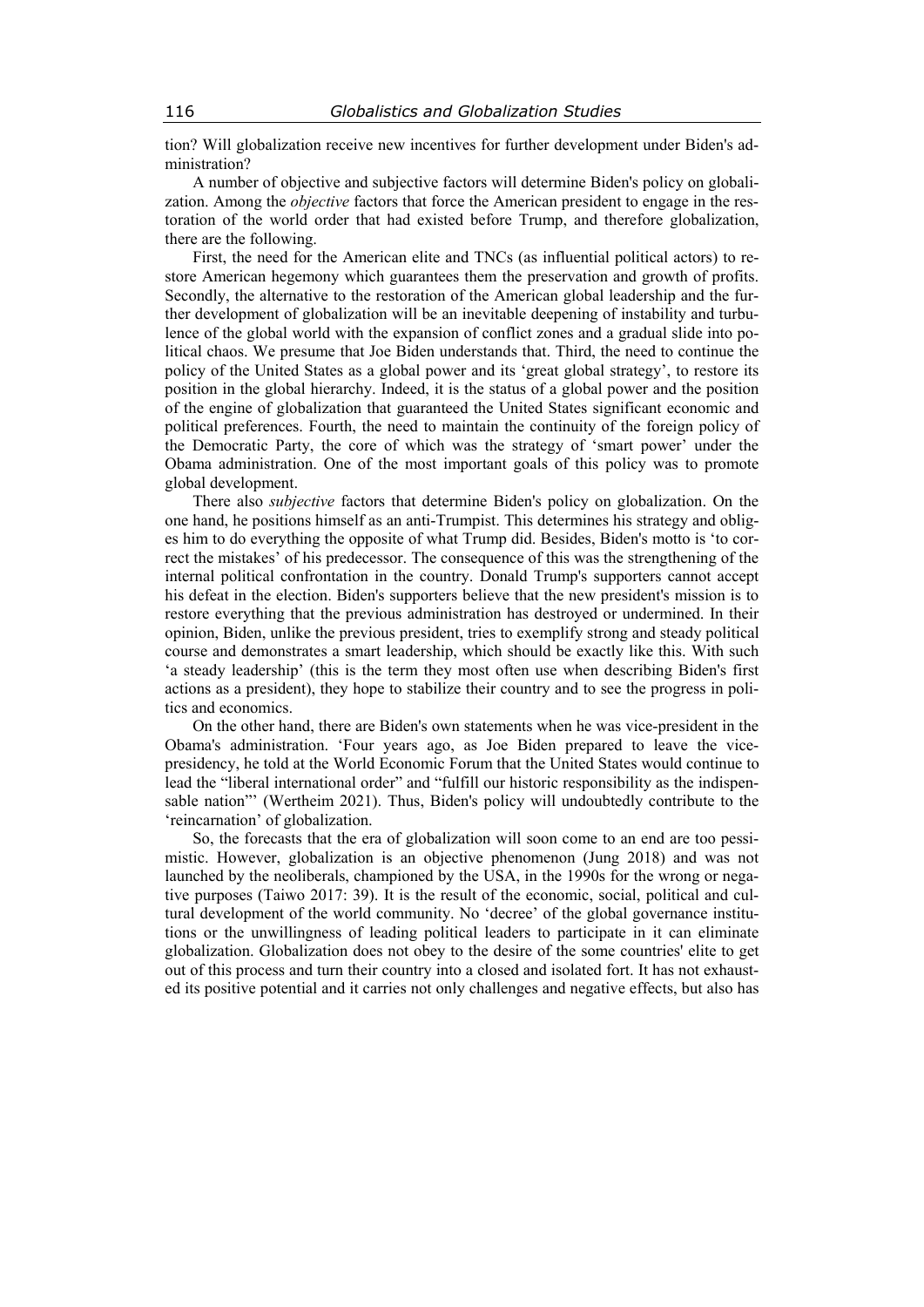huge opportunities. It is impossible to return to the previous phase of globalization. The task is to adapt to the conditions of its new phase, using the possible advantages and smoothing out the negative effects.

The success of nationalism, populism and ideas of isolationism is temporary, because they fail to solve economic and social problems of a country, but on the contrary, worsen them and become a threat to global peace.

Two factors will undoubtedly affect the scenario of the future globalization. The first one: what will be the scenario for the further development of the political globalization, taking into account that the future of the global world largely depends on the relationship between the United States and China? Most experts believe that most likely there will be a long-term model of the bicentric world: the USA versus China. However, to ensure the stability and duration of this model, both sides will have to rely on the counterweights of such a 'swing' system. Today, the United States already have a reliable strategic partner, that is the European Union, whose economic, strategic and political resources they can rely on. America also has the economic potential of the USMCA members at its disposal. The forecasts show the objective inevitability and necessity for China to have such a reliable ally and strategic partner as well. This can be the Shanghai Cooperation Organization or Russia with its economic and military potential, political influence and strategic resources.

The second factor: how do the pandemic and its consequences affect the globalization and its aspects (the movement of capital, labor, and information)? The movement of capital has suffered indirectly due to the crisis caused by the pandemic. Under these conditions, the flow of investment was bound to fall. The closure of national borders has almost brought the flow of labor to a standstill. But there is a counter-trend of a transition to a remote work and remote services (where it is possible) which partially compensates for these losses. The cross-border movement of information tends to increase as the level of digitalization in developing countries increases and the number of Internet users grows.

However, the coronavirus pandemic has almost brought the economies of almost all countries of the global world to a standstill. The damage to national economies and the global economy from the pandemic has yet to be calculated. Obviously, in the near future, countries will face an increase in poverty and a deepening of social inequalities. There will be cuts or freezes in social spending; the widening gap between the budget's available cash resources and the spending needed to support the economy; the collapse of small and medium-size businesses in industries that were paralyzed during the pandemic; a series of bankruptcies, falling tax collection, and national budget deficits.

There are two possible ways out of this economic crisis. The first way is a strengthening policy of protectionism. However, it has already shown its ineffectiveness. This is the path that Donald Trump followed but not the one that Joe Biden will choose just because he has set the goal of 'correcting the mistakes' of the previous president. The second way is to stimulate the global economy, restore the ties destroyed by Trump, return to multilateralism, create new trade blocs and alliances, and join the TPP, *etc*. This is the only way out of the global economic crisis. These same measures will definitely stimulate the further development of economic globalization.

Therefore, the task of the leading countries of the global world and of the leading global actors is to find a way to move to a new and more sustainable phase of globaliza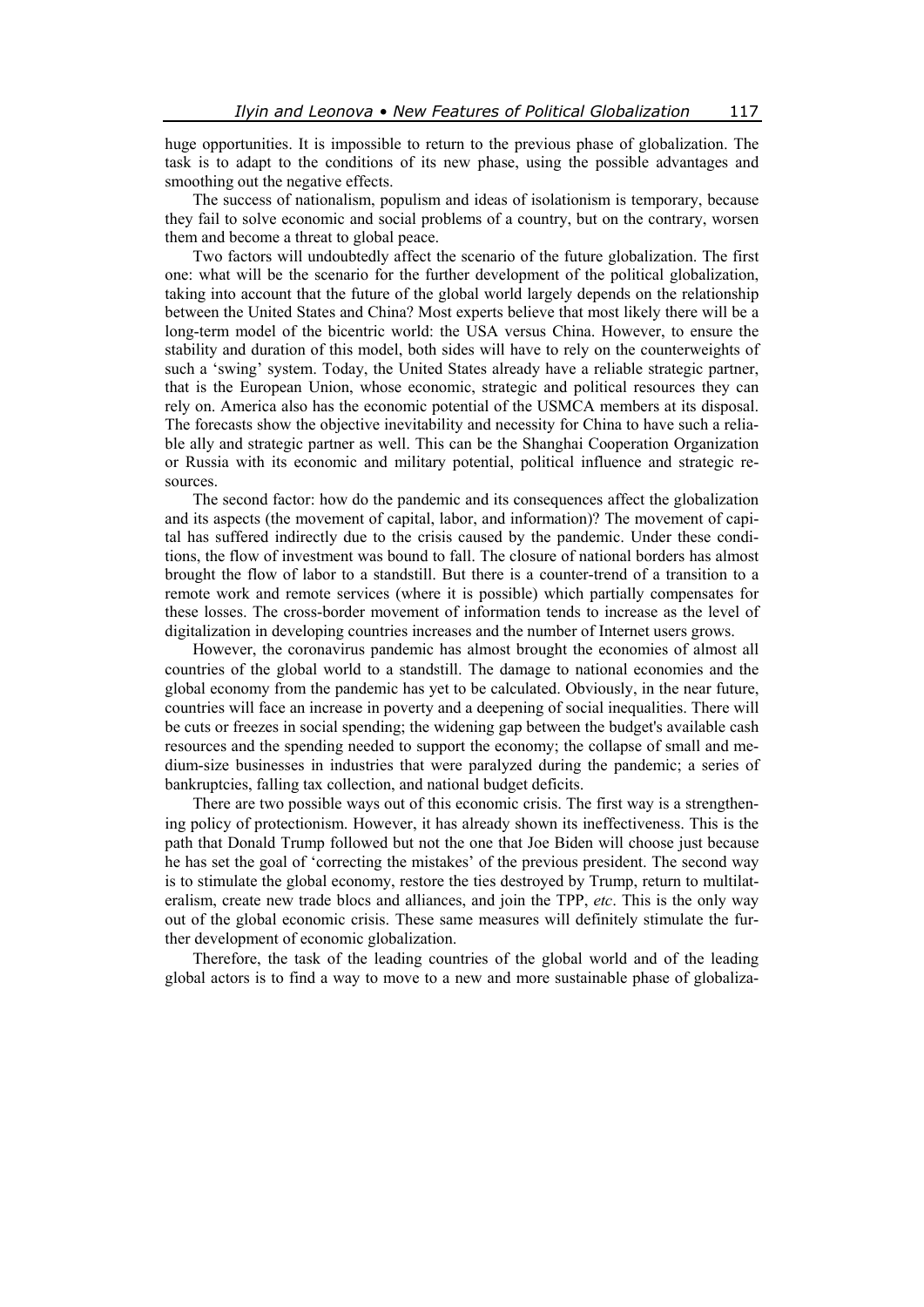tion which gradually manifests itself. This will obviously be *digital globalization*, whose main feature will be digitalization of most areas of human life (Grinin, Grinin 2016).

In the twenty-first century, we can define the current stage of development of globalization as four *wave-like* successive phases*.* (In his book 'The Consequences of modernity' Anthony Giddens characterized globalization as 'a process of uneven development [Giddens 1990: 175]). The combination of these phases has a wave character: the first phase is the 'rise' of globalization, the second phase is its highest point of development, and the third phase is the period of decline. The fourth phase is a new 'take-off' and breakthrough of globalization to a new level of development.

There are already visible features of the new phase of digital globalization, namely:

- there are new leaders of digitalization in economic, political and social spheres of society;
- the center of digital globalization is shifting to the countries of the former global periphery;
- the size and geographical location of a company or production loses its significance;
- the increasing importance of intellectual property;
- the problem of cybersecurity becomes the most important global problem and tends to it become a global threat to the life of all humankind.

But this is a topic of another research.

## **References**

- **Allison, G. 2018.** The Myth of the Liberal Order. From Historical Accident to Conventional Wisdom. *Foreign Affairs.* July/August. URL: https://www.foreignaffairs.com/articles/2018- 06-14/myth-liberal-order?cid=nlc-fa\_twofa-20180621.
- **Bayly, C. 2002.** 'Archaic' and 'Modern' Globalization in the Eurasian and African Arena. In Hopkins, A. G. (ed.), *Globalization in World History* (pp. 47–73). London: Pimlico.
- **Bley, B. 2019.** The New Geography of Global Diplomacy. China Advances as the United States Retreats. *Foreign Affairs,* November 27. URL: https://www.foreignaffairs.com/articles/china/2019-11-27/new-geography-global-diplomacy.
- **CFR Council on Foreign Relations. 2018a.** *Managing Global Disorder: Prospects for Transatlantic Cooperation. Insights from a CFR Workshop*. August 20. URL: https://www.cfr.org/ report/managing-global-disorder-prospects-transatlantic-cooperation?sp\_mid=57623087&sp\_ rid=cG9saXRvbGdhQGdtYWlsLmNvbQS2.
- **CFR Council on Foreign Relations. 2018b.** *The Challenge to Global Order: A Conversation with Richard N. Haass and the Council of Councils*. May 7. URL: https://www.cfr.org/ event/challenge-global-order-conversation-richard-n-haass-and-council-councils?sp\_mid= 56967076&sp\_rid=cG9saXRvbGdhQGdtYWlsLmNvbQS2.
- **Chumakov, A. N. 2005.** *Globalization. Contours of the Whole World.* Moscow: TC Velby, Publishing House Prospect. *Original in Russian* (Чумаков А. Н*. Глобализация. Контуры целостного мира*. М.: ТК Велби, Издательство Проспект).
- **CSIS Center for Strategic and International Studies. 2017.** *Meeting Security Challenges in a Disordered World.* June 7. URL: https://www.csis.org/events/meeting-security-chall enges-disordered-world.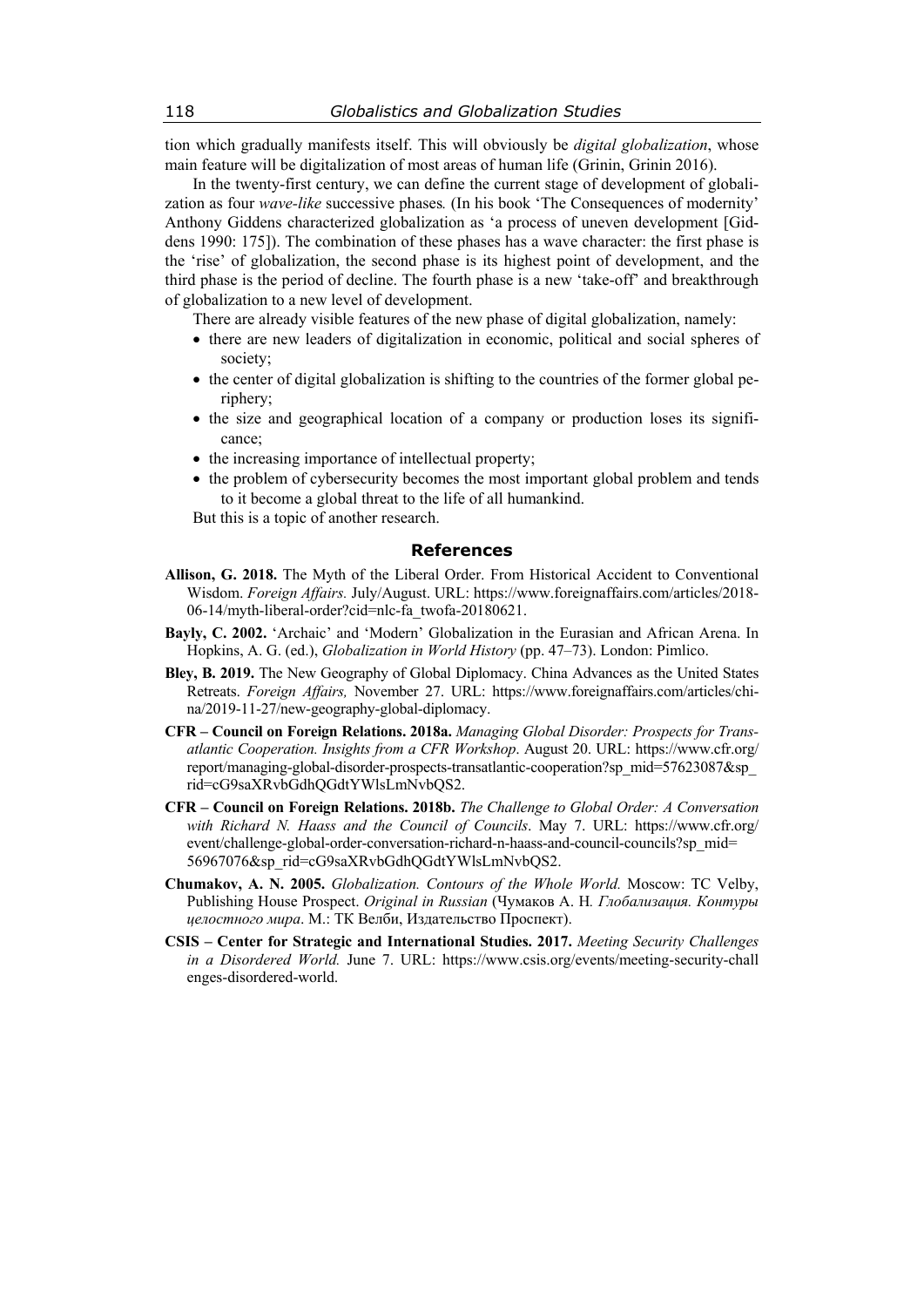- **Daalder, I. H. and Lindsay, J. M. 2018.** The Committee to Save the World Order. America's Allies Must Step Up as America Steps Down. *Foreign Affairs,* September 30. URL: https://www.foreignaffairs.com/articles/2018-09-30/committee-save-world-order.
- **Giddens A. 1990.** *The Consequences of Modernity.* Cambridge: Polity Press.
- **Grinin, L. E. 2015.** The New World Order and the Era of Globalization. Article 1. American Hegemony: Apogee and Weakening. What's Next? *Vek globalizatsii* 2: 3–17. *Original in Russian.* (Гринин Л. Е. Новый мировой порядок и эпоха глобализации. Статья 1. Американская гегемония: апогей и ослабление. Что дальше? *Век глобализации* 2: 3–17).
- **Grinin, L. E. 2016.** The New World Order and the Era of Globalization. Article 2. Opportunities and Prospects for the Formation of a New World Order. *Vek globalizatsii* 1–2: 3–18. *Original in Russian* (Гринин Л. Е. Новый мировой порядок и эпоха глобализации. Статья 2. Возможности и перспективы формирования нового мирового порядка. *Век глобализации* 2: 3–18).
- **Grinin, L. 2017.** The Process of Systematic Integration in the World System. *Journal of Globalization Studies* 8 (1): 97–118
- Grinin, L. E. 2019. A Look into the Future: Forecasts for the 21<sup>st</sup> century. *Vek globalizatsii* 3: 3–24. *Original in Russian* (Гринин Л. Е. Взгляд в будущее: прогнозы на XXI столетие. *Век глобализации* 3: 3–24).
- **Grinin, L. E., and Grinin, A. L. 2016.** The Coming Technological Revolution and Global Risks. *Vek globalizatsii* 4: 40–58. *Original in Russian.* (Гринин Л. Е., Гринин А. Л. Грядущая технологическая революция и глобальные риски. *Век глобализации* 4: 40–58).
- **Grunstein, J. 2019.** The World is Getting Messier. It's Not All Trump's Fault. *World Politics Review.* August 21.
- **Haass, R. 2018.** Liberal World Order, R.I.P. The liberal world order is under threat from its principal architect: the United States. *Council on Foreign Relations,* March 21. URL: https://www.cfr.org/article/liberal-world-order-rip.
- **Haass, R. 2020.** Repairing the World. The Imperative and Limits of a Post-Trump Foreign Policy*. Foreign Affairs.* November 9. URL: https://www.foreignaffairs.com/articles/unitedstates/2020-11-09/repairing-world.
- **Heydarian, R. J. 2020.** *The Indo-Pacific: Trump, China, and the New Struggle for Global Mastery*. New York: Palgrave Macmillan.
- **Holton, R. J. 2011.** *Globalization and the Nation State.* London: Palgrave Macmillan.
- **Hopkins, A. G. 2002.** Introduction: Globalization: An Agenda for Historian. In Hopkins, A. G. (ed.), *Globalization in World History* (pp. 1–10). London: Pimlico.
- **Hu, F., and Spence, M. 2017.** Why Globalization Stalled And How to Restart It. *Foreign Affairs.* July/August. URL: https://www.foreignaffairs.com/articles/world/2017-06-13/whyglobalization-stalled?cid=emc-jun17\_Promo\_b-content-061517&sp\_mid=54323262&sp\_rid =cG9saXRvbGdhQGdtYWlsLmNvbQS2&spMailingID=54323262&spUserID=MjEwNDg3 NTkxNjEyS0&spJobID=1183465099&spReportId=MTE4MzQ2NTA5OQS2.
- **Irwin, N. 2018.** Globalization's Backlash Is Here, at Just the Wrong Time. *The New York Times.* March 23. URL: https://www.nytimes.com/2018/03/23/upshot/globalization-painand-promise-for-rich-nations.html.
- **Jung, H. 2018.** The Trans-Disciplinary Globalization Debates over the Last Two Decades: Small Consensus, Big Controversies. *Journal of Globalization Studies* 9 (2): 18–31.